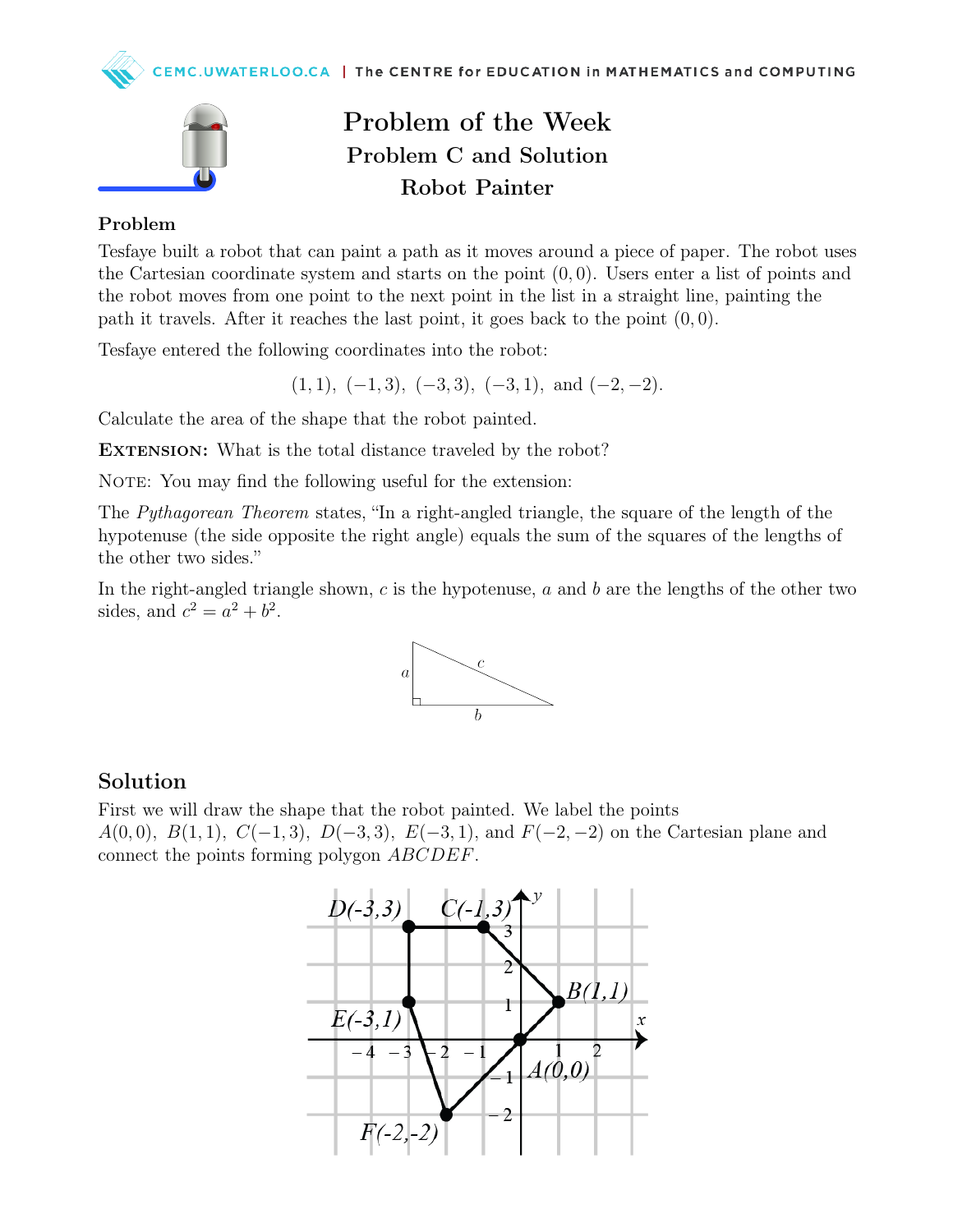

We will make a note here about points  $F$ ,  $A$ , and  $B$ . If we move 1 unit right and 1 unit up from  $F(-2, -2)$ , we get to  $(-1, -1)$ . If we move 1 unit right and 1 unit up from  $(-1, -1)$ , we get to  $A(0,0)$ . If we move 1 unit right and 1 unit up from  $A(0,0)$ , we get to  $B(1,1)$ . This illustrates that the points  $F$ ,  $A$ , and  $B$  lie on the same line. A detailed discussion of this is provided in high school math courses.

From here, we will present two solutions.

#### Solution 1

In Solution 1, we will solve the problem by dividing the shape into smaller, more familiar shapes.

There are several ways to do this. One way is to add point  $G(-1, 1)$  on line segment EB and notice that segments EB and CG divide the shape into square CDEG,  $\triangle BCG$ , and  $\triangle BEF$ as shown.



Point  $H(-2, 1)$  on EB is also added to form altitude FH of  $\triangle DEF$ .

We will now calculate the area of each shape and then add these together to find the total area of the shape that the robot painted.

area of square *CDEG*  
\n
$$
= CD \times DE
$$
\n
$$
= 2 \times 2
$$
\n
$$
= 4 \text{ units}^2
$$
\n
$$
= 2 \text{ units}^2
$$
\n
$$
= 2 \text{ units}^2
$$
\n
$$
= 2 \text{ units}^2
$$
\n
$$
= 2 \text{ units}^2
$$
\n
$$
= 6 \text{ units}^2
$$
\n
$$
= 6 \text{ units}^2
$$

Therefore, the total area of  $ABCDEF$  is  $4 + 2 + 6 = 12$  units<sup>2</sup>.

Note that if we had not used the information that the points  $F$ ,  $A$ , and  $B$  are on the same line, then we would have had to further break up the region BEF into triangles and trapezoids to calculate the area.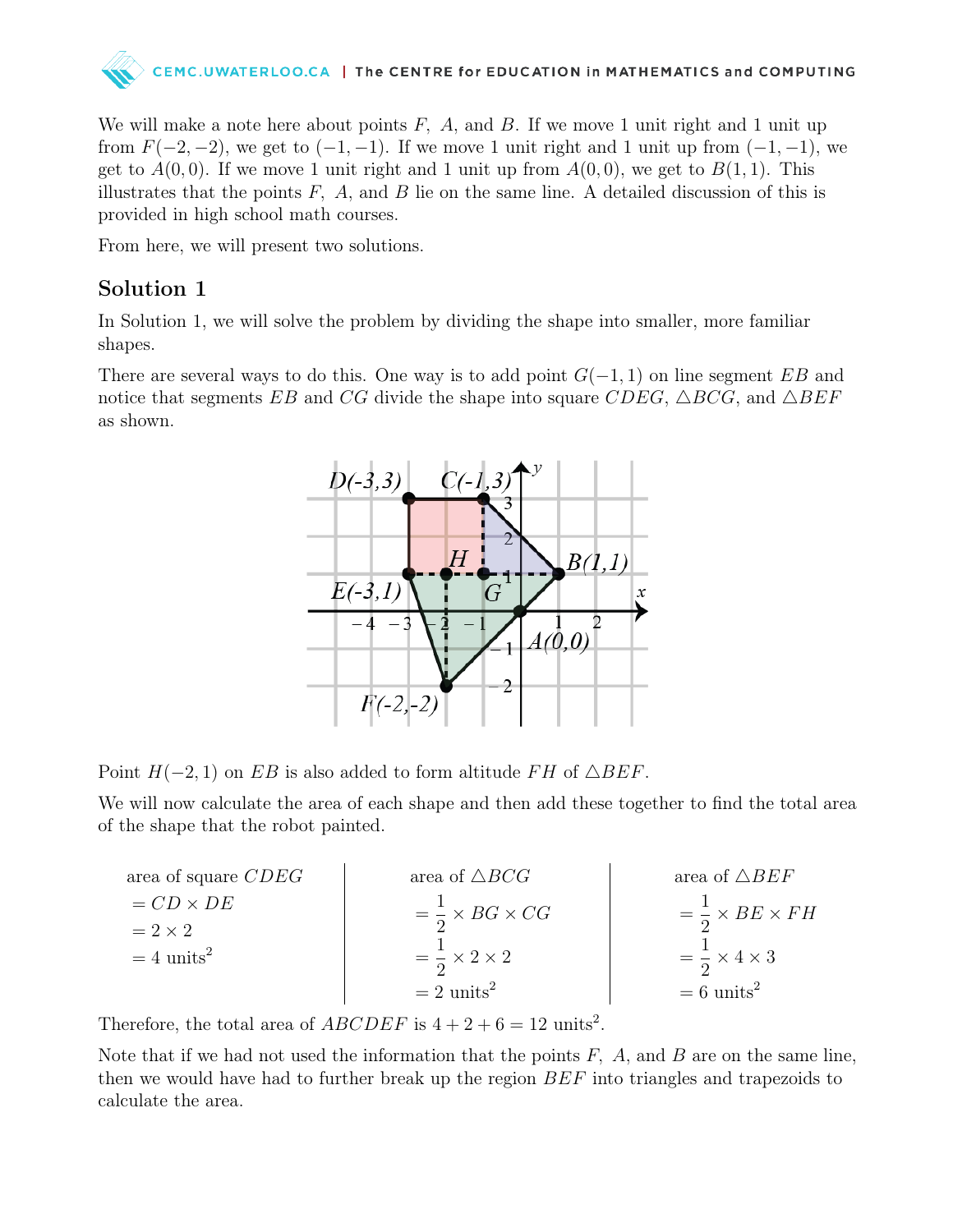

### Solution 2

In Solution 2, we will solve the problem by putting the shape inside a rectangle.

One way to do this is to add the points  $G(-3, -2)$ ,  $H(1, -2)$ , and  $I(1, 3)$  and notice that DGHI is a rectangle that contains the shape ABCDEF painted by the robot. Also, the area of rectangle  $DGHI$  is covered exactly by shape  $ABCDEF$  and three right-angled triangles,  $\triangle EFG$ ,  $\triangle BFH$ , and  $\triangle BCI$ .



To calculate the area of ABCDEF, we will subtract the areas of the three triangles from the area of the rectangle.

| area of                   | area of $\triangle EFG$          | area of $\triangle BFH$          | area of $\triangle BCI$            |
|---------------------------|----------------------------------|----------------------------------|------------------------------------|
| rectangle $DGHI$          | $=\frac{1}{2}\times FG\times EG$ | $=\frac{1}{2}\times FH\times BH$ | $=\frac{1}{2} \times BI \times CI$ |
| $= GH \times DG$          |                                  |                                  |                                    |
| $=4\times5$               | $=\frac{1}{2} \times 1 \times 3$ | $=\frac{1}{2} \times 3 \times 3$ | $=\frac{1}{2}\times 2\times 2$     |
| $= 20$ units <sup>2</sup> | $= 1.5$ units <sup>2</sup>       | $=4.5$ units <sup>2</sup>        | $= 2$ units <sup>2</sup>           |

Therefore, the total area of  $ABCDEF$  is  $20 - 1.5 - 4.5 - 2 = 12$  units<sup>2</sup>.

Note that if we had not used the information that the points  $F$ ,  $A$ , and  $B$  are on the same line, then we would have had to break the region  $BFH$  into a triangle and a trapezoid or two triangles and a rectangle to calculate the area.